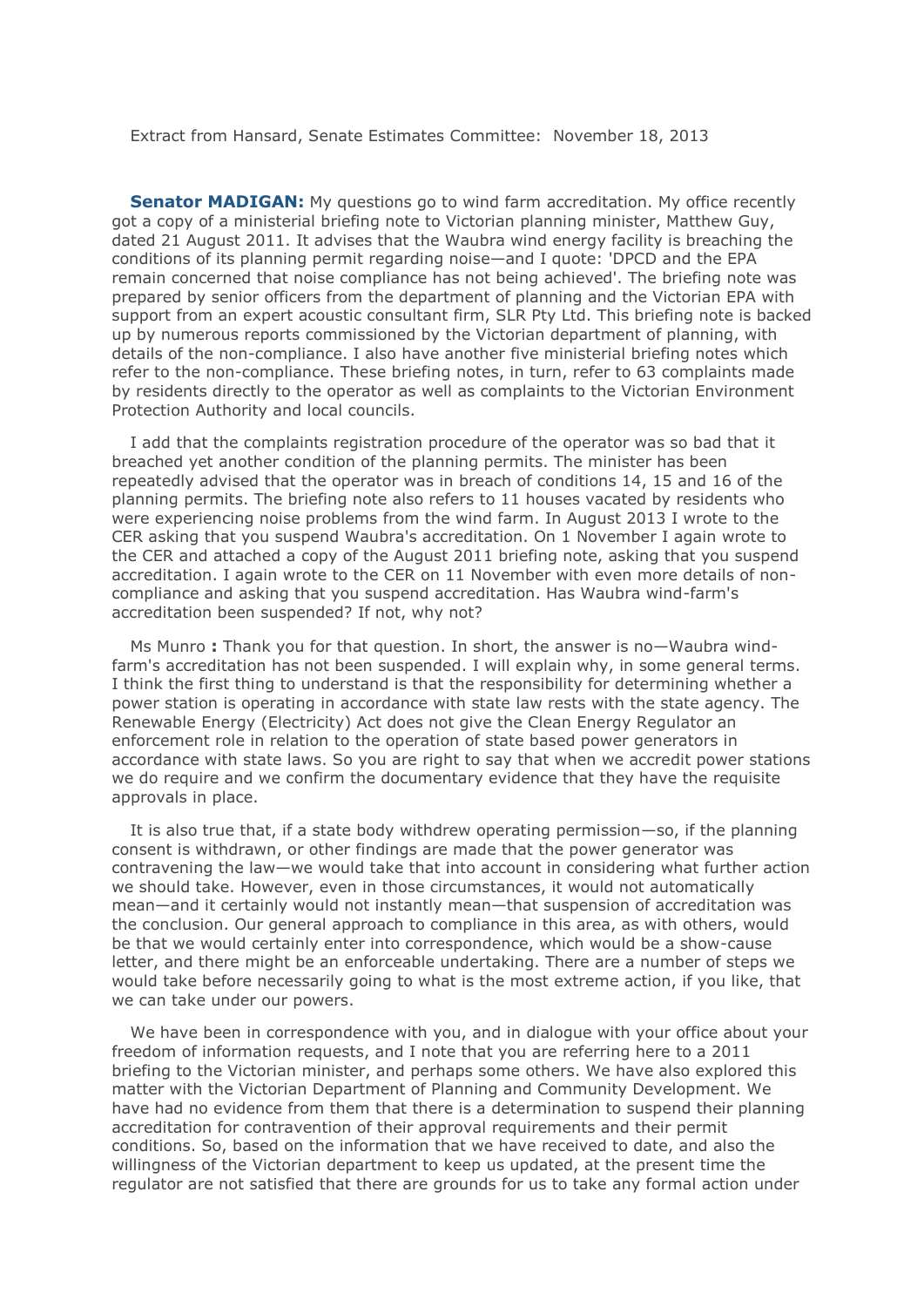our legislation against either the department or the wind farm—and we are certainly well away from having to consider the matter of whether it would be appropriate to suspend their accreditation.

**[Senator MADIGAN:](http://parlinfo.aph.gov.au/parlInfo/search/display/display.w3p;query=Id%3A%22handbook%2Fallmps%2F217571%22;querytype=;rec=0)** Thank you. Three months after the ministerial briefing note the Victorian Planning System Ministerial Advisory Committee published the following view in section 10.3—'Enforcement'—of its preliminary report:

The ability to effectively enforce planning schemes, planning permits and agreements is

integral to the efficient operation of the planning system. In the absence of enforcement, the

planning system stands to be abused and would lose credibility.

I put it to you that, rather than the Victorian minister for planning taking the advice of the ministerial advisory committee, senior planning advisors in his department, the EPA, independent expert acousticians and the number and consistency of complaints—all of which evidence ongoing non-compliance and planning permit breaches—the Victorian minister has been allowing Waubra wind farm to operate without regulation; he has been sitting on the problem and not passing on accurate information to the Clean Energy Regulator. So I ask: on what basis are you confident that the Victorian minister is acting in accordance with his statutory responsibilities to enforce Victoria's planning law? What has the CER done to form an independent view about Waubra? Has the CER exercised its power under section 125A to request information from the Victorian minister and his department—and, if not, why not?

Ms Munro **:** Again, Senator, I think your question is based on a misunderstanding of the requirements of our act. It is certainly not for the regulator to step into the shoes of the Victorian minister and, if you like, second-guess his decisions. We are satisfied that he is being advised. We are satisfied that the Department of Planning and Community Development is dealing with this issue. We are not ourselves going to form an independent view, or set ourselves up as a planning regulator, to override the Victorian authorities—or any other state based authority, for that matter. We rely on their decisions and whether or not they consider that action needs to be taken to withdraw the planning consents, and that has not been taken.

Your other question, which goes to the use of our information gathering powers: again, those are powers, if you like, at the extreme end of our toolkit. Senators might recall that, when the Clean Energy Regulator was established, there was some concern in the community about the draconian powers that were in our act and also in the Renewable Energy Act. Those powers are ones that can be used, and are used, in cases where there is no other means of obtaining that information and it is necessary to obtain that information.

However, in this case, we have been in correspondence with the Department of Planning and Community Development. They have shared information with us. And we are very far from being in a situation where it would be necessary for us to exercise those powers, which in fact we would use, and have used, only very rarely.

**CHAIR:** Senator Madigan, we have now had 45 minutes in what was supposed to be a 25-minute session with this group. I will give you one more question.

**[Senator MADIGAN:](http://parlinfo.aph.gov.au/parlInfo/search/display/display.w3p;query=Id%3A%22handbook%2Fallmps%2F217571%22;querytype=;rec=0)** It is not the responsibility of the CER to enforce state planning laws—I acknowledge that. However, it is the responsibility of the CER to protect the integrity of the large-scale Renewable Energy Target.

You are required to ensure that you accredit eligible power stations only. The regulatory responsibilities of the CER are clearly instructed under the governing